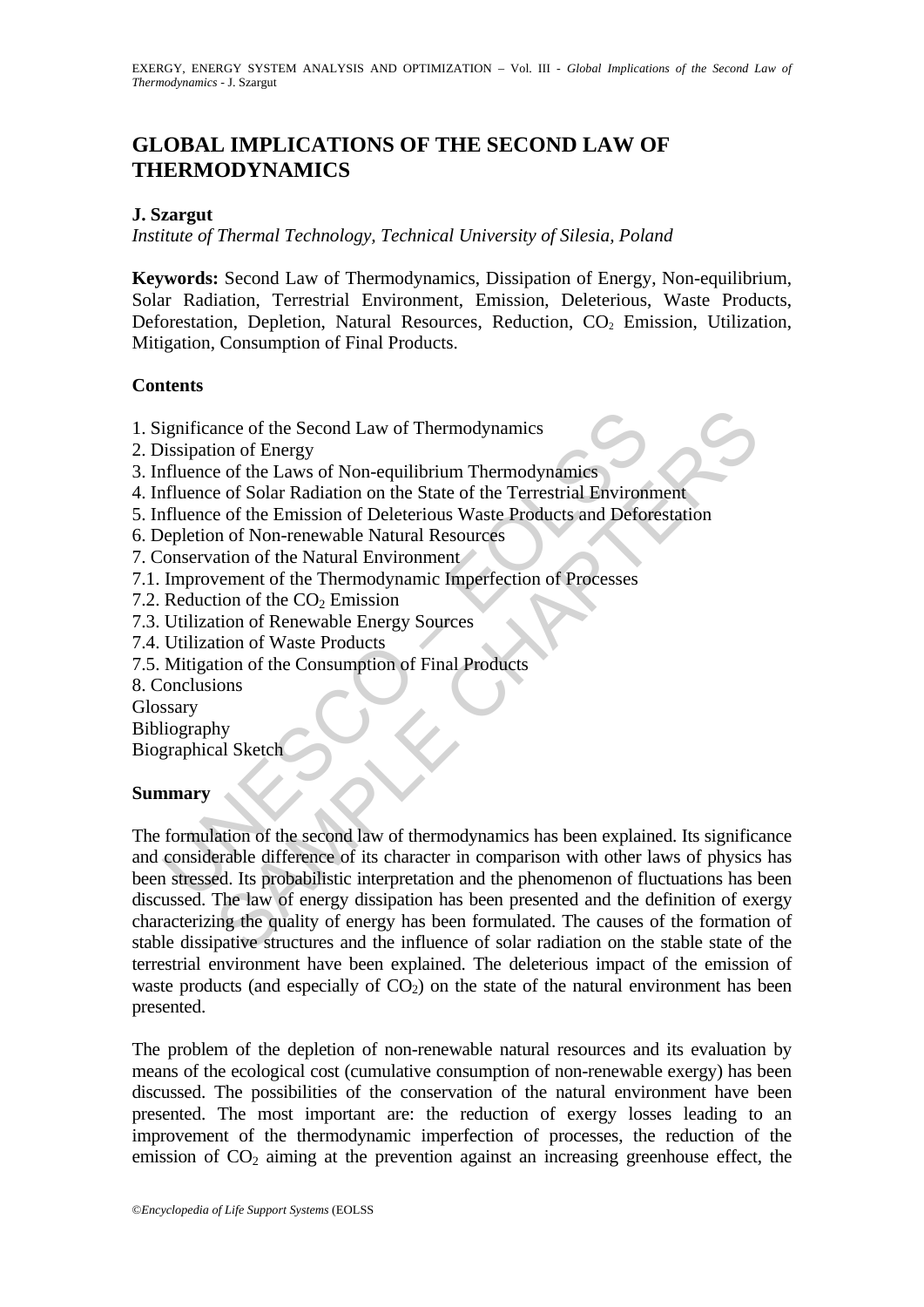utilization of renewable energy resources ensuring the conservation of non-renewable ones and the decreased deleterious impact on the environment, the utilization of waste products ensuring a decrease of the pollution of the environment and conservation of non-renewable resources, the mitigation of the consumption of final products by means of a new tax, proportional to the ecological cost.

# **1. Significance of the Second Law of Thermodynamics**

The second law of thermodynamics is one of the most important laws of physics. It is a sole law not symmetric in relation to time. All the real macroscopic processes are irreversible. It is impossible to restore the initial state of all the bodies taking part in the process.

example, if a body falls from some height, its initial position can<br>ires to perform some work, which is connected with some consum<br>trical of mechanical motor is used for this purpose) or some amoun<br>n animal performs the n le, if a body falls from some height, its initial position can be regained b<br>perform some work, which is connected with some consumption of fuel (if<br>a mechanical motor is used for this purpose) or some amount of food (if a For example, if a body falls from some height, its initial position can be regained but it requires to perform some work, which is connected with some consumption of fuel (if an electrical of mechanical motor is used for this purpose) or some amount of food (if a man or an animal performs the necessary work). Hence all the real processes are subject to the passage of time. Its direction cannot be changed.

The second law of thermodynamics results from observation and experiments. All the systems containing a sufficiently great amount of material particles fulfill this law. Even cosmic observations confirm this law. Only in systems containing a small amount of material particles instantaneous deviations from the second law can appear.

The mathematical formulation of the second law became possible after the introduction of the concept of entropy by Rudolf Clausius (1865). This quantity is a function of state (hence depending on the macroscopic parameters of the body) and increases when the considered body absorbs heat (delivered from external sources or formed inside the body thanks to mechanical or hydraulic friction):

$$
dS = \frac{dQ + dQ_f}{T}
$$
 (1)

where:

 $Q, Q<sub>f</sub>$  = heat delivered from external sources and heat of friction,

 $T = absolute temperature of the body.$ 

The mathematical formulation of the second law states that the *sum of entropy increase values of all the bodies taking part in the process* (termed also *entropy generation*) *is always positive*. For example, if a hot cup of tea cools down, its entropy decreases, but simultaneously the entropy of the environment increases and this increase is greater than the drop of entropy of the considered cup of tea.

A process occurring without any resistances (friction, temperature gradient, concentration gradient, gradient of the chemical potential) would be reversible. Such a process would run infinitely slowly and represents a border between possible and impossible processes.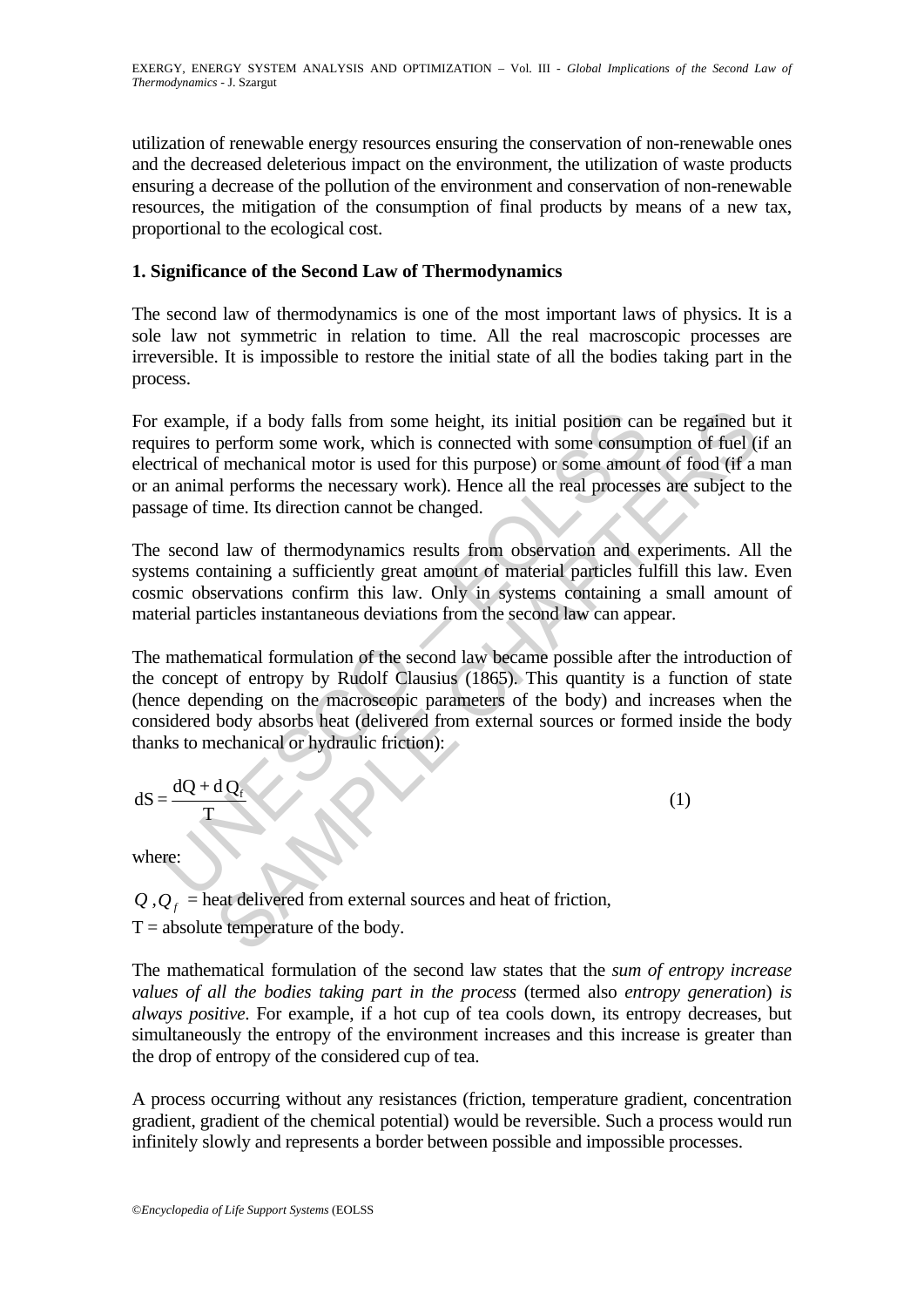According to the cited formulation every separated system tends to a state of maximum entropy. This state represents an internal equilibrium of the system. Only reversible processes are possible in the vicinity of this state. The macroscopic parameters of this state would be constant. Hence it would be a dead state. Basing upon this statement Clausius formulated the hypothesis of the thermal death of the universe. He assumed the universe to be a separated system. After a sufficiently long time all the differences of macroscopic parameters and all the processes should disappear in the universe.

We owe to Ludwig Boltzmann (1872) the molecular explanation of the second law. He stated that entropy is proportional to the logarithm of the thermodynamic probability of the macrostate of a body, where the thermodynamic probability expresses the amount of microphysical possibilities of the realization of the considered macrostate:

 $S = k \ln W$ 

where:

 $k =$ Boltzmann constant, 1.36⋅110<sup>-26</sup> kJ/K, W = thermodynamic probability of the considered macrostate of the body.

*k* In W<br>
re:<br>
Boltzmann constant,  $1.36 \cdot 110^{-26}$  kJ/K,<br>
thermodynamic probability of the considered macrostate of the boc<br>
macrostate is described by macroscopic parameters (temperature<br>
nical composition). Every macro The macrostate is described by macroscopic parameters (temperature, pressure, volume, chemical composition). Every macrostate can be realized by means of numerous microstates. The amount of microstates representing the considered macrostate (the thermodynamic probability) is expressed by a very high number.

The concepts of the macrostate and microstate may be explained by means of the example presented in Figure 1. The closed vessel is divided into two equal parts by means of a wall with an opening. The system contains six distinguishable molecules.

Thanks to their thermal motions the distribution of the molecules between the parts of the vessel changes. Every distribution characterized by the amount of molecules contained in the left and right-hand part of the vessel represents a separate macrostate (this distribution decides, for example, about the pressure in these parts of the vessel).

2)<br>
ann constant,  $1.36 \cdot 110^{26}$  kJ/K,<br>
adynamic probability of the considered macrostate of the body.<br>
state is described by macroscopic parameters (temperature, pressure, volucy<br>
composition). Every macrostate can be Hence 7 macrostates may appear (Table 1). But thanks to the fact that the molecules are distinguishable, every macrostate can be realized by means of some microstates. For example, the macrostate characterized by 2 molecules in the left part and four in the right one can be realized by means of 15 microstates: AB, AC, AD, AE, AF, BC, BD, BE, BF, CD, CE, CF, CE, DF, EF.

The maximum amount of microstates characterizes the symmetric distribution. Hence this is the equilibrium state appearing with the greatest probability.

According to the Boltzmann's formulation the processes usually tend towards a greater probability. A more probable state represents a greater disorder (if the order is understood as, e.g., the structure of a crystal; for example, in Figure 1 the symmetric distribution denotes the greatest disorder). Hence entropy can be interpreted as a measure of the disorder.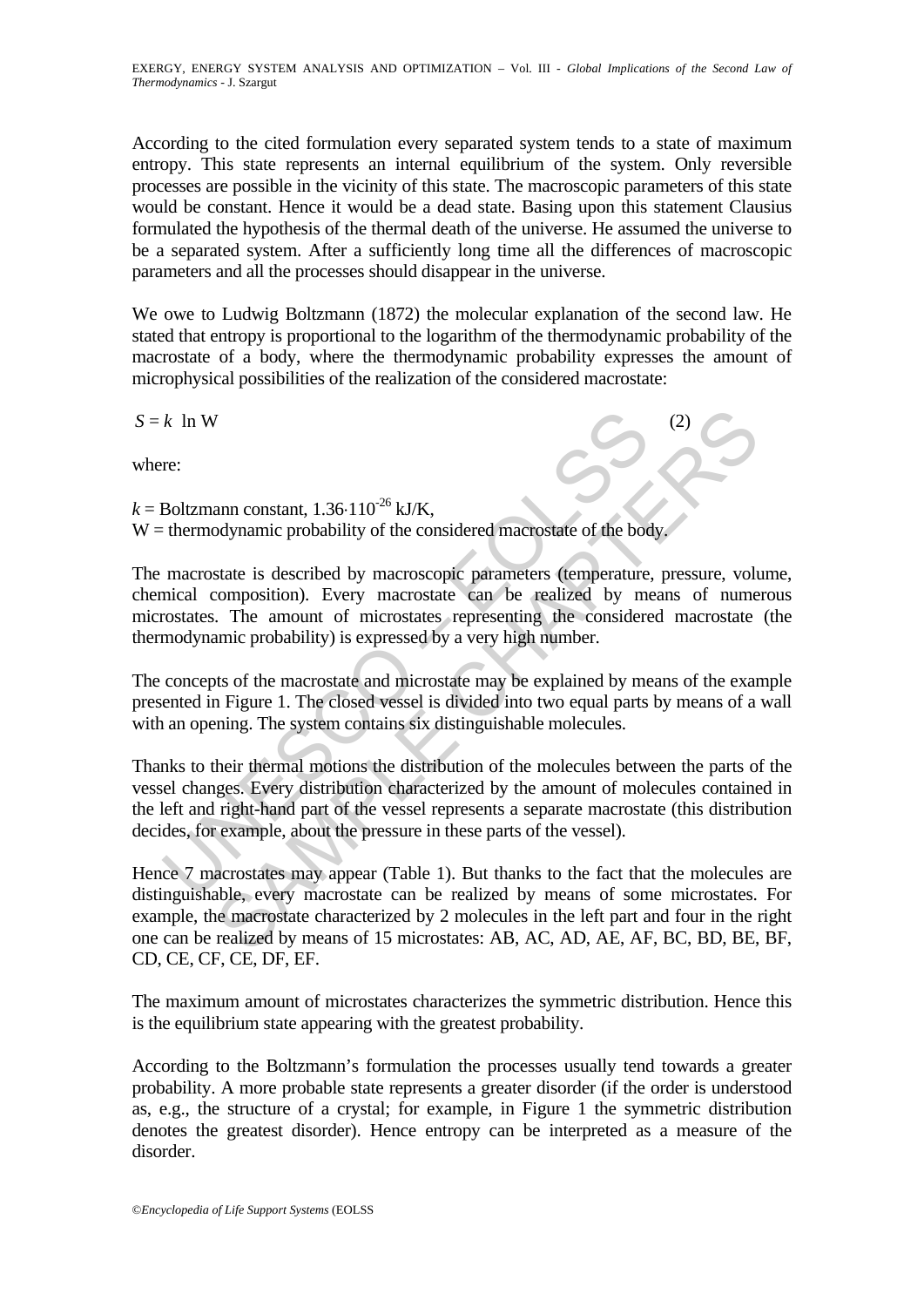

Figure 1. Distribution of molecules between two parts of the vessel.

| Macrostates                     |            | Amount of<br>microstates W                                                                                                                                                                                                                                                                                                                                                                                                                |  |
|---------------------------------|------------|-------------------------------------------------------------------------------------------------------------------------------------------------------------------------------------------------------------------------------------------------------------------------------------------------------------------------------------------------------------------------------------------------------------------------------------------|--|
| Amount of molecules in the part |            |                                                                                                                                                                                                                                                                                                                                                                                                                                           |  |
| left                            | right      |                                                                                                                                                                                                                                                                                                                                                                                                                                           |  |
| 6                               |            |                                                                                                                                                                                                                                                                                                                                                                                                                                           |  |
| 5                               |            | 6                                                                                                                                                                                                                                                                                                                                                                                                                                         |  |
| $\overline{\mathcal{A}}$        |            | 15                                                                                                                                                                                                                                                                                                                                                                                                                                        |  |
| 3                               | 3          | 20                                                                                                                                                                                                                                                                                                                                                                                                                                        |  |
| $\overline{2}$                  |            | 15                                                                                                                                                                                                                                                                                                                                                                                                                                        |  |
| $\mathbf 1$                     | 5          | 6                                                                                                                                                                                                                                                                                                                                                                                                                                         |  |
| 0                               |            |                                                                                                                                                                                                                                                                                                                                                                                                                                           |  |
|                                 | molecules. | Table 1. Macrostates and microstates in a system containing a small amount of                                                                                                                                                                                                                                                                                                                                                             |  |
|                                 |            | theory of Boltzmann explains also, why in small systems of particles processes<br>ying the second law can occur. Thanks to the chaotic thermal motions of the mate<br>icles the thermodynamic probability of the state changes and sometimes can bec<br>ller. Such a deviation is termed <i>fluctuation</i> . The smaller the number of the consid<br>icles, the more often fluctuations opposite to the second law can occur and the gre |  |

Table 1. Macrostates and microstates in a system containing a small amount of molecules.

The theory of Boltzmann explains also, why in small systems of particles processes not obeying the second law can occur. Thanks to the chaotic thermal motions of the material particles the thermodynamic probability of the state changes and sometimes can become smaller. Such a deviation is termed *fluctuation*. The smaller the number of the considered particles, the more often fluctuations opposite to the second law can occur and the greater can be their scope. For example, in the system presented in Figure 1 the fluctuation proceeding from the symmetric distribution of the molecules to an asymmetric one has a relatively great probability.

In the Boltzmann's time many mathematicians criticized his theory. For example, Poincaré (1893) maintained that every state should appear again after a sufficiently long time, thanks to the chaotic thermal motion. Hence all the states appear repeatedly infinite times. The sharp criticism of Boltzmann's theory led him to suicide. Later his famous formula (2) has been cut into his gravestone. Even classical methods of mathematics are sufficient to overthrow the criticism of Boltzmann's theory. As proved by Smoluchowski, in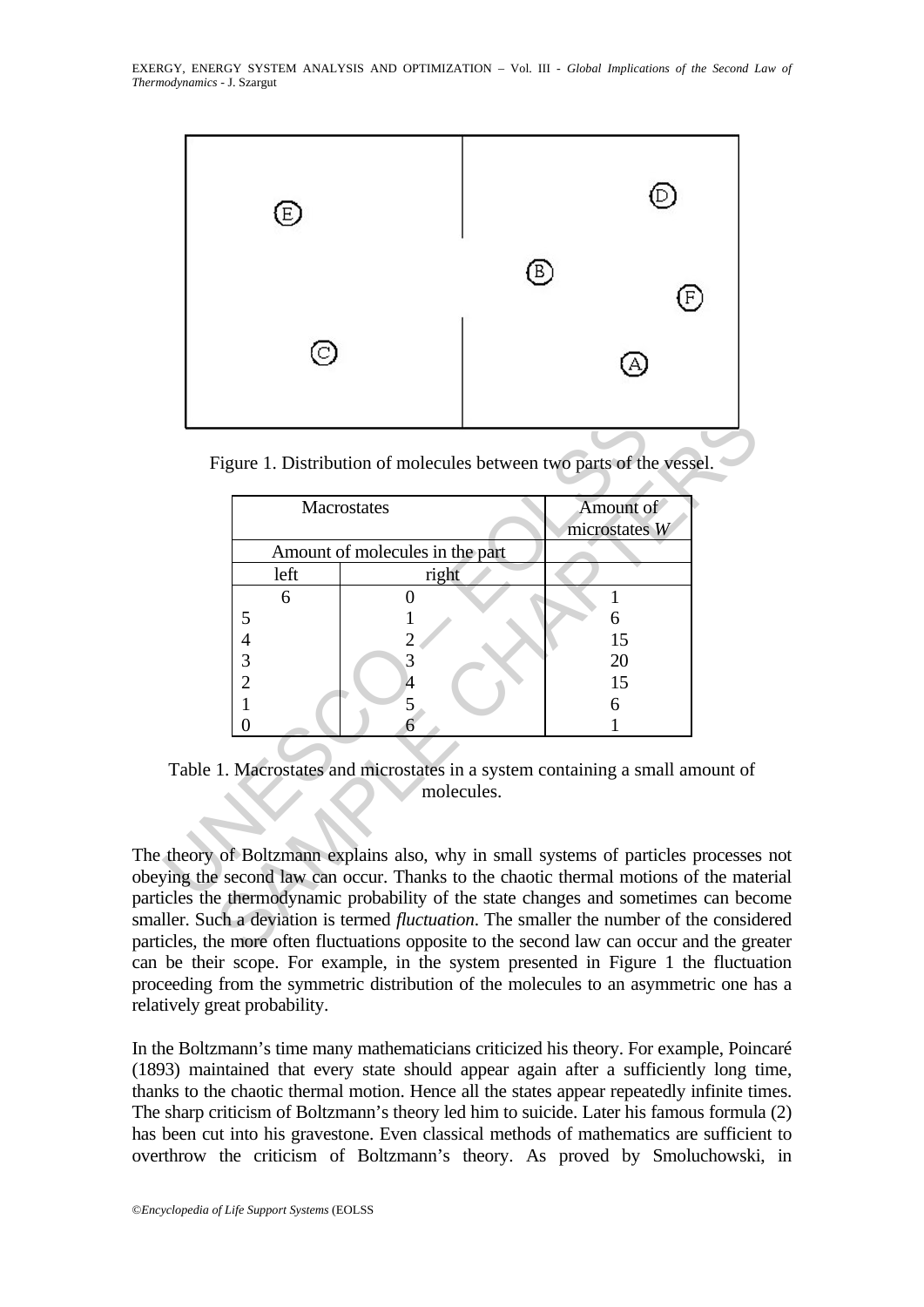macroscopic processes the observable fluctuations have a very small probability. For example, when some stone has fallen from some height, it is really not probable that the molecules of air, thanks to their thermal motion, will push it up again to its initial height. The waiting time for fluctuation leading to the initial state of the system can be much greater than the time of the existence of the universe even in small systems (e.g. in the volume of gas as great as  $1 \text{ cm}^3$ ).

It should be stressed, that the microphysical reasons of irreversibility have so far not sufficiently been explained (Feynman, 2000). Almost all the subatomic phenomena are symmetric in relation to time, but according to new discoveries there exist non-symmetric (hence irreversible) phenomena. According to the actual opinion of physicists the principle of causality does not govern microphysical phenomena. Causality in the macrophysical world results only from the principle of probability characterizing the second law. Nevertheless, the theory of fluctuations helps substantially to understand the processes occurring on the Earth's surface.

ertheless, the theory of fluctuations helps substantially to unders<br>urring on the Earth's surface.<br>
TO ACCESS ALL THE 17 PAGES OF THIS CHA<br>
Visit: http://www.eolss.net/Eolss-sampleAllChapte<br>
iography<br>
iography<br>
iography<br>
i TO ACCESS ALL THE **17 PAGES** OF THIS CHAPTER, Visit: http://www.eolss.net/Eolss-sampleAllChapter.aspx

#### **Bibliography**

- - -

Ahrendts J. (1977). *Die Exergie chemisch reaktionsfähiger Systeme*. VDI-forschungsheft 579, VDI Düsseldorf. [This work contains the calculation of the composition of an equilibrium environment.]

Boltzmann L. (1872). *Populäre Schriften*, new edition 1979, Braunschweig-Wiesbaden. [This contains a concept of a probabilistic interpretation of the second law of thermodynamics.]

Coveney P., and Highfield R. (1990). *The Arrow of Time: The Quest to Solve Science's Greatest Mystery*. W.H. Alen, London. [This book discusses the causes and consequences of the irreversibility of time.]

Feynman R. (2000). *The Character of Physical Law* (Polish translation). Prószy\_ski, Warsaw. [This book discusses the problem of macrophysical and microphysical irreversibility.]

SS, the theory of fluctuations helps substantially to understand the processes, the theory of fluctuations helps substantially to understand the process on the Earth's surface.<br>
This surface.<br>
This work contains the calcul Jouzel J. et al. (1987). Vostok ice core: a continuous isotope temperature record over the last climatic cycle  $(160\,000\,\text{years})$ . *Nature*, **329,** pp. 403–408. [This presents the correlation between the CO<sub>2</sub> concentration in air and mean temperature of the Earth's surface.]

Nowak W. and Sekret R. (1999). *Technical and economical aspects of the abatement and disposal of CO<sub>2</sub> from coal power plants* (in Polish). *Gospodarka Paliwami i Energi,* **3**, pp.5–10. [This paper presents the methods of  $CO<sub>2</sub>$  capture, the new schemes of power plants and the influence on the cost of electricity.]

Nowicki M. (1993). *Strategy of the Eco-development of Poland* (in Polish). Ed. Grzegorczyk, Warsaw. [This book discusses the ecological losses in Poland and the methods of their reduction.]

Petela R. (1964). Exergy of heat radiation, *Trans. ASME, Journ. of Heat Transfer, Series C,* **98,** 187–192. [This work contains the definition and calculation methods of exergy of the solar radiation.]

Poincaré H. (1893). La méchanique et l'expérience, *Revue de Métaphysique et de Morale.* **1**, pp. 534– 537. [This work contains a criticism of Boltzmann's theory.]